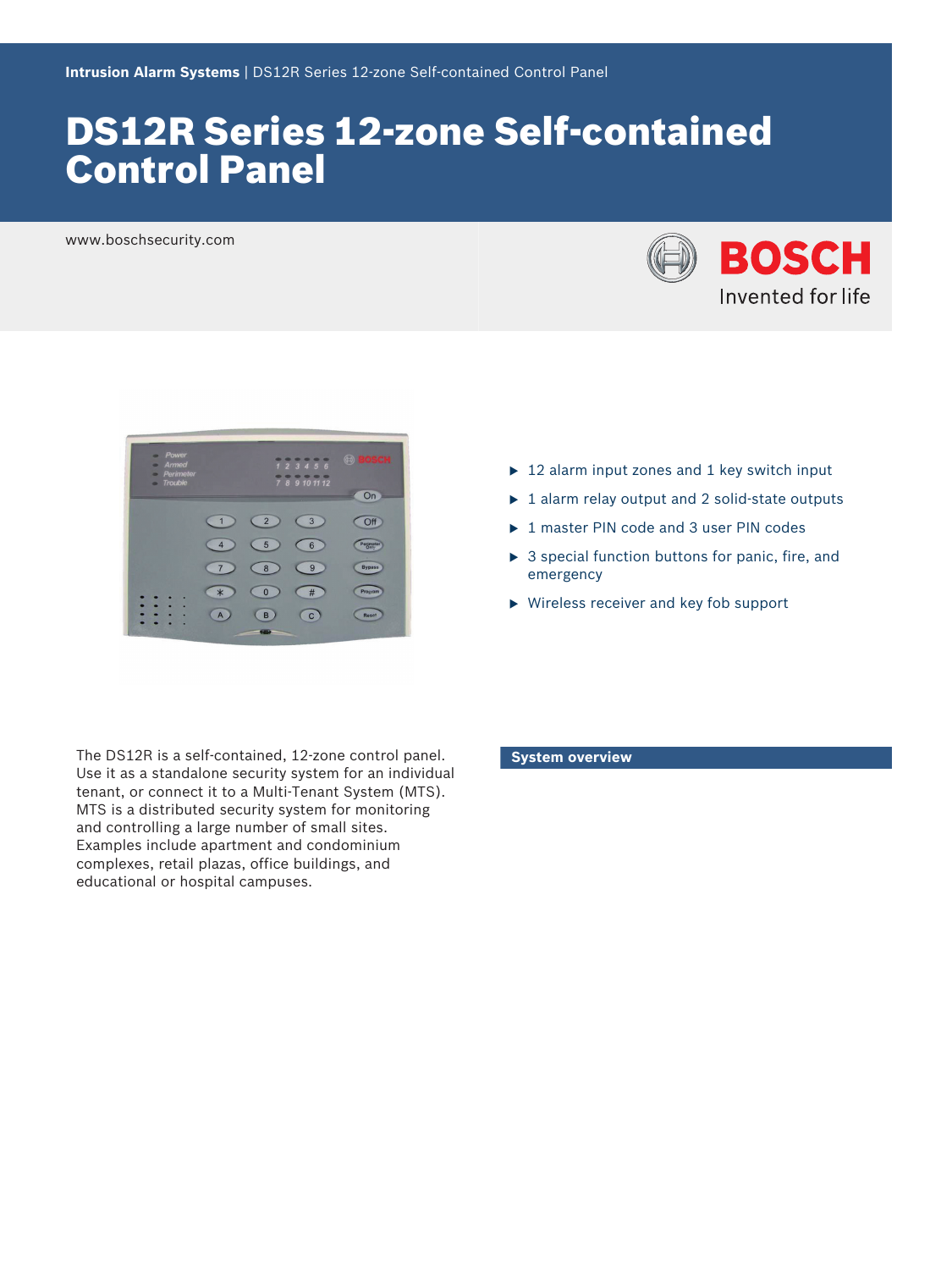

- 1. Local security office
- 2. Multi-Tenant Software (MTSW)
- 3. RS-232 bus
- 4. Multi-Tenant Receiver (MTR); supports two Controller Area Network (CAN) branches
- 5. CAN bus; supports 100 gateways per branch
- 6. Multi-Tenant complex with individual tenant units
- 7. Multi-Tenant Gateway (MTGW); supports three RS-485 branches per gateway and 40 nodes per branch (120 nodes per gateway)
- 8. RS-485 bus
- 9. Individual tenant unit<sup>1</sup>
- 10. DS12R Self-contained Control Panel

11. Peripheral devices: 12 zones (wired or wireless), 2 devices per zone, and 6 key fobs

 $1$ The individual tenant unit can also act as a standalone system

# **Functions**

# **Security**

Control panel programming is restricted to personnel who have the appropriate master code. If the master code is unknown, authorized personnel can reset the control panel's master code to its default value, and then specify a new master code.

For normal operating tasks, such as routine arming and disarming functions, you can assign up to three user codes to the individual tenant. If desired, you can disable user codes entirely.

# **Timers**

The DS12R provides individually programmable timers for Alarm Time, Exit Delay, and Entry Delay.

# **Zone Types**

Program each of the control panel's 12 zones as any of the following zone types:

- Instant
- Delay
- 24-hour
- Follower
- Silent
- Perimeter Instant
- Perimeter Delay

In addition, zone 12 can be programmed for Request-to-Exit (REX).

# **Zone Bypass and Swinger Bypass**

Program each of the 12 zones as either a Bypass zone or a Swinger Bypass zone. A Bypass zone does not cause an alarm when it is faulted; 24-hour zones cannot be bypassed. A Swinger Bypass causes an alarm only the first time it is faulted; all other faults during this armed period are ignored.

# **Solid State Outputs**

The DS12R provides two solid state outputs, as follows:

- Program Solid State Output 1 for either Follows Armed State or Follows Zone Alarm.
- Program Solid State Output for either Follows Fire Reset, Follows Alarm Output, or Follows Unlock Code.

# **Quick Arm**

The system can be armed without entering a special code. This is ideal for situations that require others, such as maintenance personnel, to arm the system. Quick Arm is used for arming only and does not disarm the system.

# **Key Switch Input**

Key Switch Input can be programmed for Allow Arm Only or Allow Arm Or Disarm, and can respond to either a momentarily or a continuously closed key switch.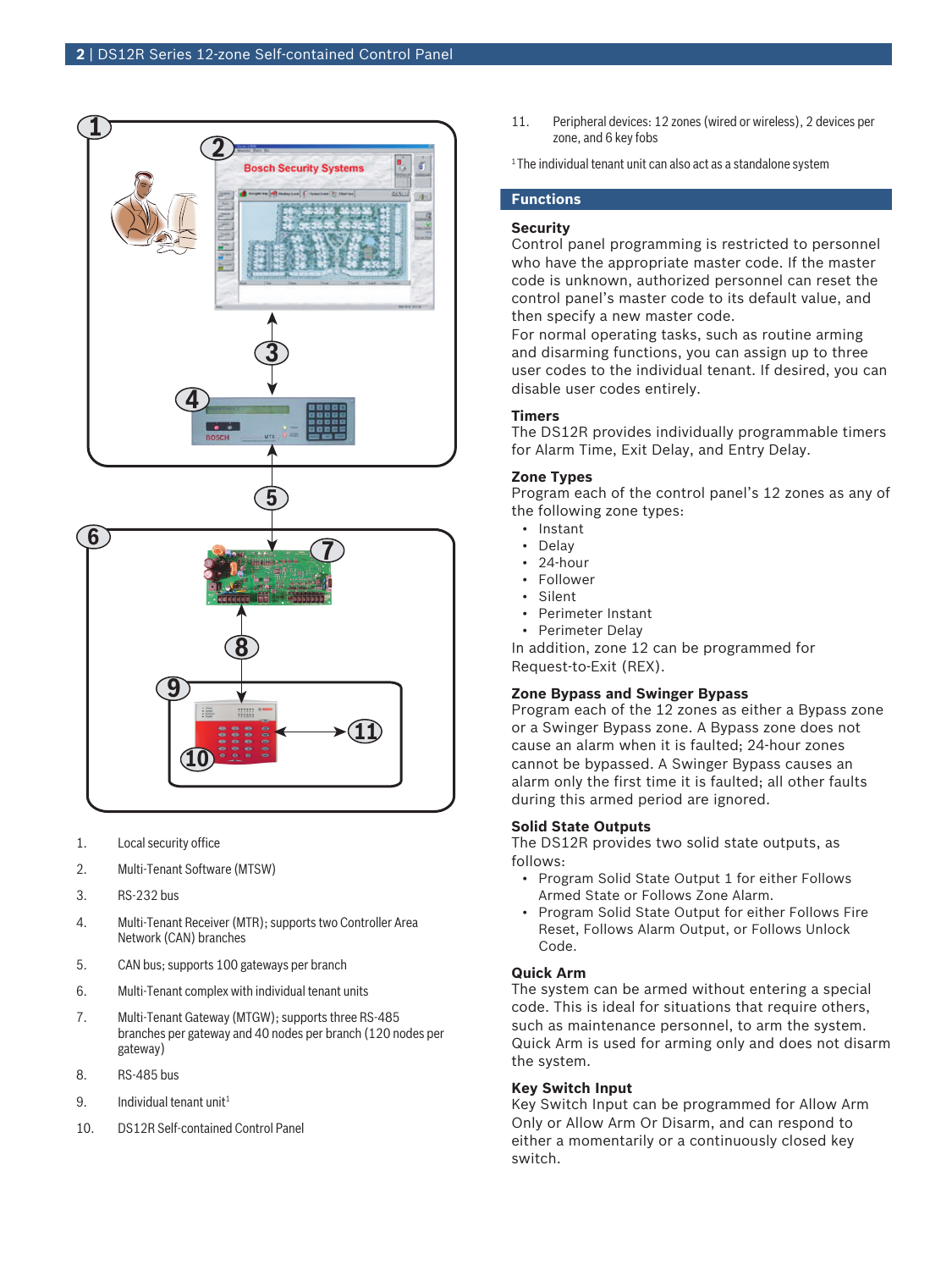# **Fire, Panic, and Special Emergency Keys**

The DS12R provides three special function keys, as follows:

- Fire Key [A]
- Special Emergency [B]
- Panic Key [C]

### **Duress Code**

The Duress Code feature allows you to send a silent alarm to the central monitoring station if you are forced to disarm your security system against your will. When you enter the duress code, the system appears to disarm normally but, in fact, notifies the central monitoring system that you are in danger.

#### **Built-in Tamper Switch**

The Built-in Tamper Switch notifies the DS12R if the enclosure cover is removed or if the unit is removed from the mounting wall.

### **Certifications and approvals**

| Region | <b>Certification</b> |                  |
|--------|----------------------|------------------|
| China  | CCC.                 | 2009031901000621 |
|        |                      |                  |

# **Installation/configuration notes**

### **Wiring Considerations**

Use at least 1.0 mm (20 AWG) shielded twisted-pair wire for the RS-485 bus; maximum length: 1200 m (3900 ft).

### **Compatibility**

| Wireless receivers    | RF3212 and RF3212e                                            |
|-----------------------|---------------------------------------------------------------|
| Wireless transmitters | All DSRF devices that transmit at 304.00 MHz<br>or 433.42 MHz |
| Key fobs:             | RF3332 and RF3332e<br>RF3334 and RF3334e                      |

# **Parts included**

#### Quant. Component

- 1 DS12R Series Self‑contained Control Panel
- 1 Literature, Installation Guide
- 1 Literature, User Guide

# **Technical specifications**

# **Environmental**

| <b>Environmental Protection:</b> | DIN IEC 721-3-3, Class 1;<br>For indoor use                                 |
|----------------------------------|-----------------------------------------------------------------------------|
| Relative Humidity:               | 0% to 93% non-condensing                                                    |
| Temperature (operating):         | $-10^{\circ}$ C to +50 $^{\circ}$ C (+14 $^{\circ}$ F to +122 $^{\circ}$ F) |
| Temperature (storage):           | $-10^{\circ}$ C to +55 $^{\circ}$ C (+14 $^{\circ}$ F to +131 $^{\circ}$ F) |

# **Mechanical**

Dimensions: 17.0 cm x 13.0 cm x 3.2 cm

|         | $(6.7$ in. $X$ 5.1 in. $x$ 1.3 in.) |  |
|---------|-------------------------------------|--|
| Weight: | $0.35$ kg $(12.3 \text{ oz})$       |  |
| Tamper: | Built-in cover and wall tamper      |  |

#### **Electrical**

| Operating Voltage:   | 9 VDC to 15 VDC                                                                                                                                 |
|----------------------|-------------------------------------------------------------------------------------------------------------------------------------------------|
| Zones:               | Normally-open (NO) or normally-closed<br>(NC) zones.                                                                                            |
| Zone Response Time:  | $500$ ms                                                                                                                                        |
| Zone EOL Resistor:   | 47 k $\Omega$                                                                                                                                   |
| Output Relay:        | Normally-open (NO) or normally-closed<br>(NC). Contacts rated for 3 A at 28 VDC                                                                 |
| Solid State Outputs: | Two DC current sink outputs. 250 mA<br>current sink maximum per output at<br>0.1 VDC saturation. The operating voltage<br>cannot exceed 15 VDC. |

# **Ordering information**

**DS12R 12-zone Self-contained Control Panel CN (gray)** Self-contained, 12-zone control panel for use as a standalone security system or part of a multi-tenant system; for China. Order number **IUI-DS12RG-CN**

**DS12R 12-zone Self-contained Control Panel CN (white)** Self-contained, 12-zone control panel for use as a standalone security system or part of a multi-tenant system; for China. Order number **IUI-DS12RW-CN**